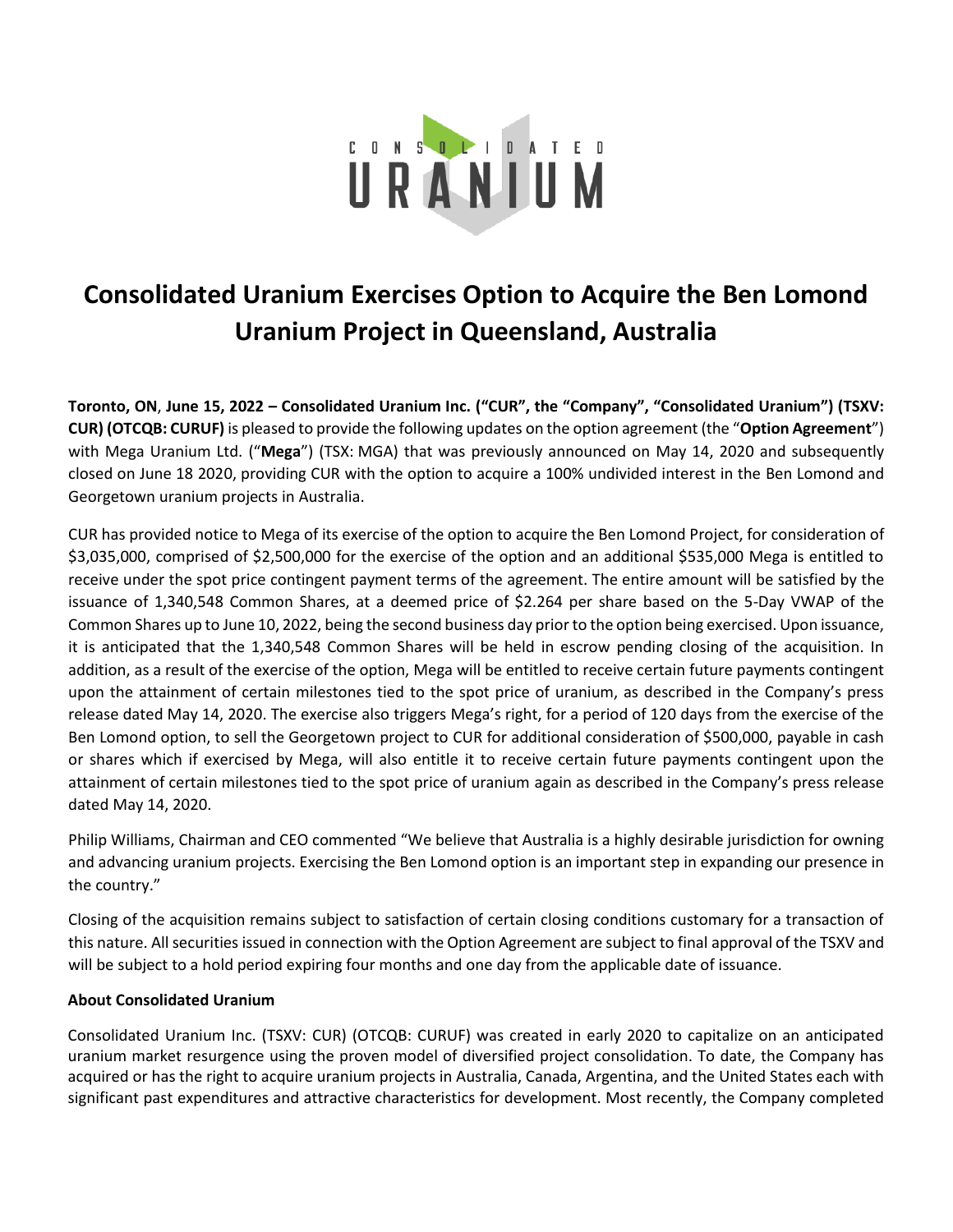a transformational strategic acquisition and alliance with Energy Fuels Inc., a leading U.S.-based uranium mining company, and acquired a portfolio of permitted, past-producing conventional uranium and vanadium mines in Utah and Colorado. These mines are currently on stand-by, ready for rapid restart as market conditions permit, positioning CUR as a near-term uranium producer.

## **For More Information, Please Contact:**

**Philip Williams Chairman & CEO** [pwilliams@consolidateduranium.com](about:blank)

Twitter: @ConsolidatedUr www.consolidateduranium.com

Neither TSX Venture Exchange nor its Regulations Services Provider (as that term is defined in policies of the TSX Venture Exchange) accepts responsibility for the adequacy or accuracy of this release.

## **Cautionary Statement Regarding "Forward-Looking" Information**

*This news release contains "forward-looking information" within the meaning of applicable Canadian securities legislation. "Forward-looking information" includes, but is not limited to, statements with respect to activities, events or developments that the Company expects or anticipates will or may occur in the future including, but not limited to, the Company's ongoing business plan, exploration and work programs. Generally, but not always, forward-looking information and statements can be identified by the use of words such as "plans", "expects", "is expected", "budget", "scheduled", "estimates", "forecasts", "intends", "anticipates", or "believes" or the negative connotation thereof or variations of such words and phrases or state that certain actions, events or results "may", "could", "would", "might" or "will be taken", "occur" or "be achieved" or the negative connotation thereof. Such forward-looking information and statements are based on numerous assumptions, including that general business and economic conditions will not change in a material adverse manner, that financing will be available if and when needed and on reasonable terms, and that third party contractors, equipment and supplies and governmental and other approvals required to conduct the Company's planned exploration activities will be available on reasonable terms and in a timely manner. Although the assumptions made by the Company in providing forward-looking information or making forward-looking statements are considered reasonable by management at the time, there can be no assurance that such assumptions will prove to be accurate.*

*Forward-looking information and statements also involve known and unknown risks and uncertainties and other factors, which may cause actual events or results in future periods to differ materially from any projections of future events or results expressed or implied by such forward-looking information or statements, including, among others: negative operating cash flow and dependence on third party financing, uncertainty of additional financing, no known mineral reserves or resources, reliance on key management and other personnel, potential downturns in economic conditions, actual results of exploration activities being different than anticipated, changes in exploration programs based upon results, and risks generally associated with the mineral exploration industry, environmental risks, changes in laws and regulations, community relations and delays in obtaining governmental or other approvals and the risk factors with respect to Consolidated Uranium set out in CUR's annual information form in respect of the year ended December 31, 2020 filed with the Canadian securities regulators and available under CUR's profile on SEDAR at [www.sedar.com.](about:blank)*